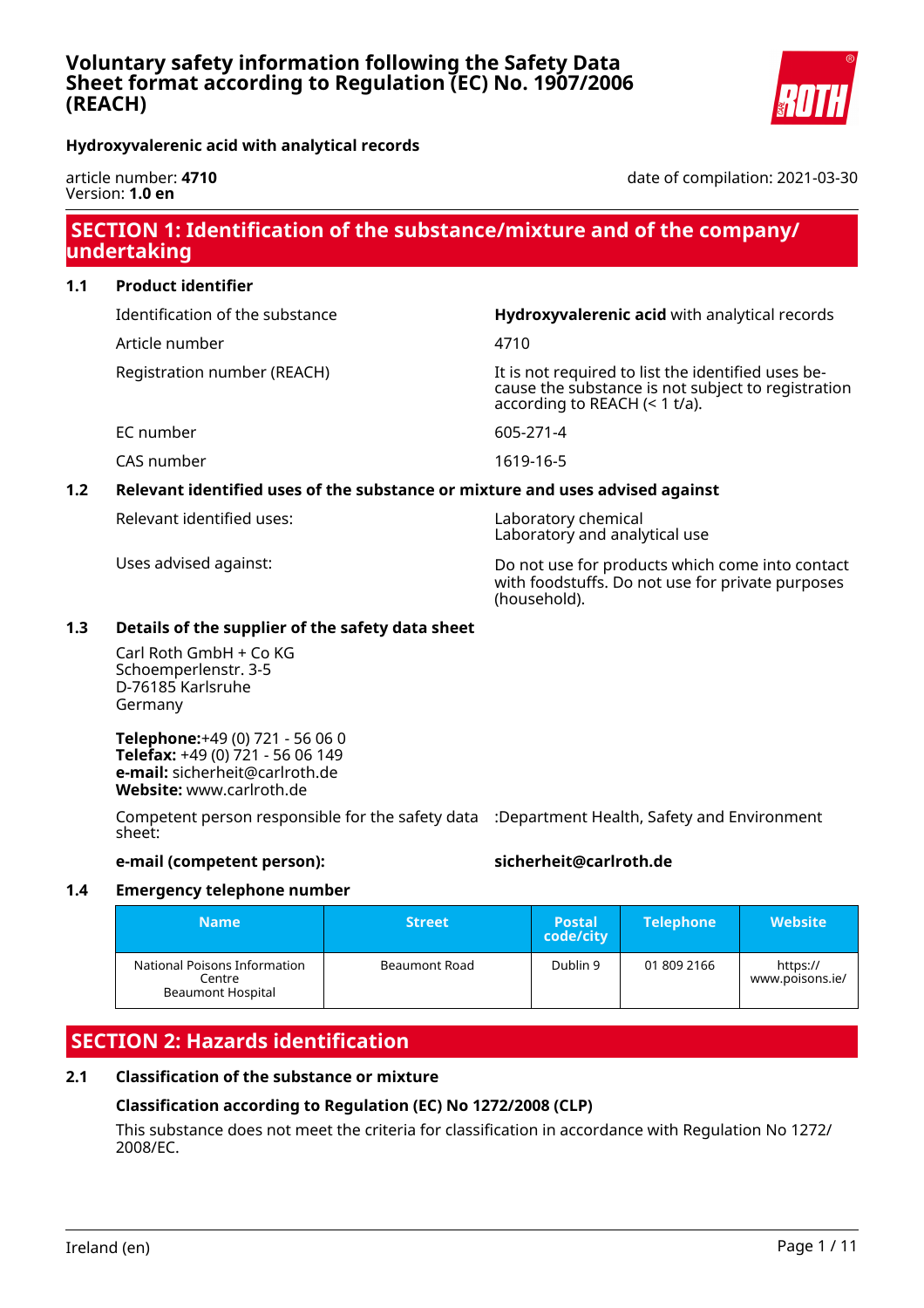

**Hydroxyvalerenic acid with analytical records**

article number: **4710**

### **2.2 Label elements**

## **Labelling according to Regulation (EC) No 1272/2008 (CLP)** not required

#### **2.3 Other hazards**

#### **Results of PBT and vPvB assessment**

According to the results of its assessment, this substance is not a PBT or a vPvB.

## **SECTION 3: Composition/information on ingredients**

#### **3.1 Substances**

| Name of substance | Hydroxyvalerenic acid     |
|-------------------|---------------------------|
| Molecular formula | $C_{15}H_{22}O_3$         |
| Molar mass        | 250,3 $9/$ <sub>mol</sub> |
| CAS No            | 1619-16-5                 |
| EC No             | 605-271-4                 |

## **SECTION 4: First aid measures**

### **4.1 Description of first aid measures**



#### **General notes**

Take off contaminated clothing.

#### **Following inhalation**

Provide fresh air. In all cases of doubt, or when symptoms persist, seek medical advice.

#### **Following skin contact**

Rinse skin with water/shower. In all cases of doubt, or when symptoms persist, seek medical advice.

#### **Following eye contact**

Rinse cautiously with water for several minutes. In all cases of doubt, or when symptoms persist, seek medical advice.

### **Following ingestion**

Rinse mouth. Call a doctor if you feel unwell.

### **4.2 Most important symptoms and effects, both acute and delayed**

Symptoms and effects are not known to date.

# **4.3 Indication of any immediate medical attention and special treatment needed**

none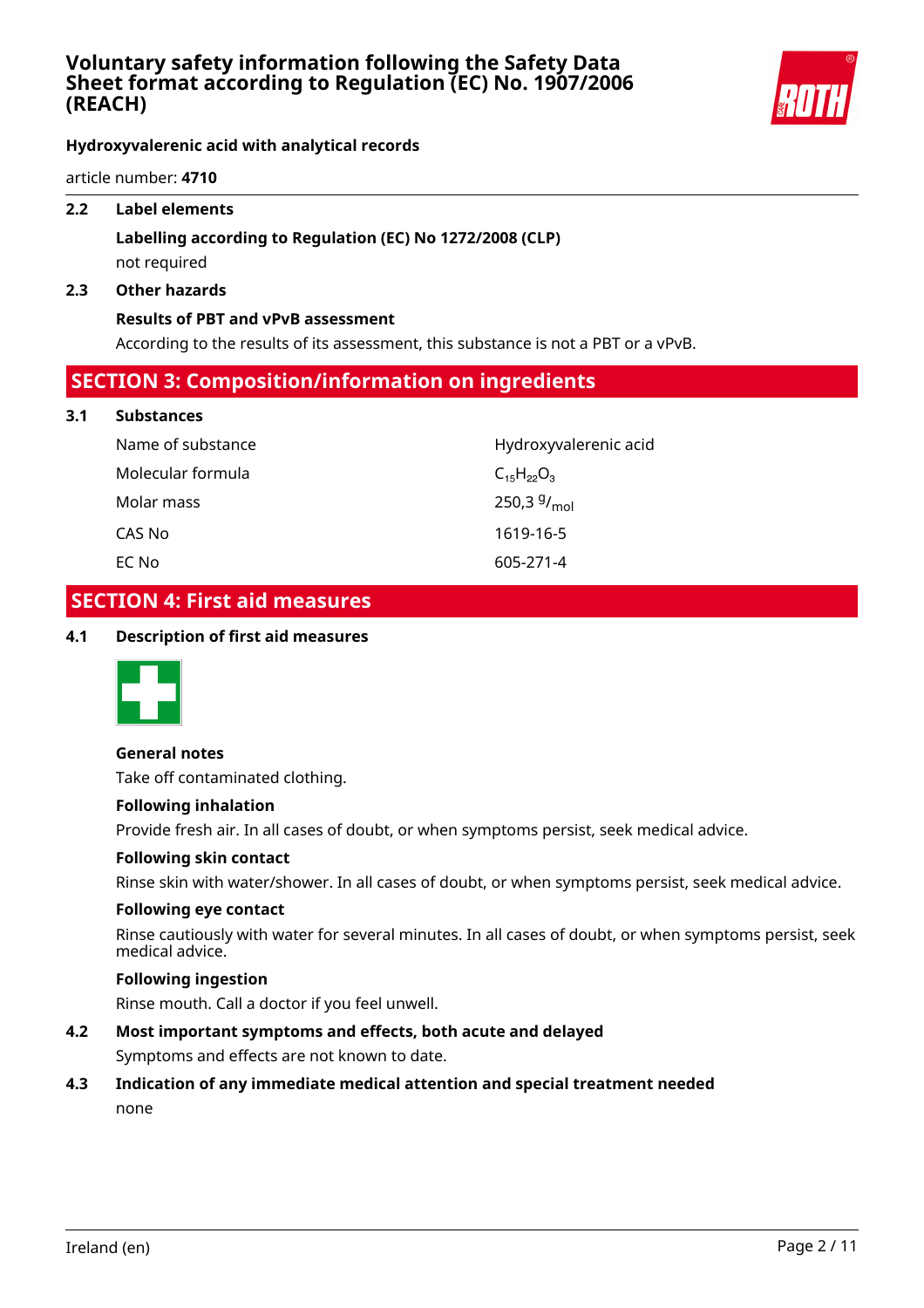

**Hydroxyvalerenic acid with analytical records**

article number: **4710**

## **SECTION 5: Firefighting measures**

### **5.1 Extinguishing media**



### **Suitable extinguishing media**

co-ordinate firefighting measures to the fire surroundings water, foam, dry extinguishing powder, ABC-powder

### **Unsuitable extinguishing media**

water jet

### **5.2 Special hazards arising from the substance or mixture**

Combustible.

### **Hazardous combustion products**

In case of fire may be liberated: Carbon monoxide (CO), Carbon dioxide (CO₂)

#### **5.3 Advice for firefighters**

In case of fire and/or explosion do not breathe fumes. Fight fire with normal precautions from a reasonable distance. Wear self-contained breathing apparatus.

## **SECTION 6: Accidental release measures**

**6.1 Personal precautions, protective equipment and emergency procedures**



### **For non-emergency personnel**

No special measures are necessary.

**6.2 Environmental precautions**

Keep away from drains, surface and ground water.

### **6.3 Methods and material for containment and cleaning up**

### **Advice on how to contain a spill**

Covering of drains. Take up mechanically.

### **Advice on how to clean up a spill**

Take up mechanically.

### **Other information relating to spills and releases**

Place in appropriate containers for disposal.

### **6.4 Reference to other sections**

Hazardous combustion products: see section 5. Personal protective equipment: see section 8. Incompatible materials: see section 10. Disposal considerations: see section 13.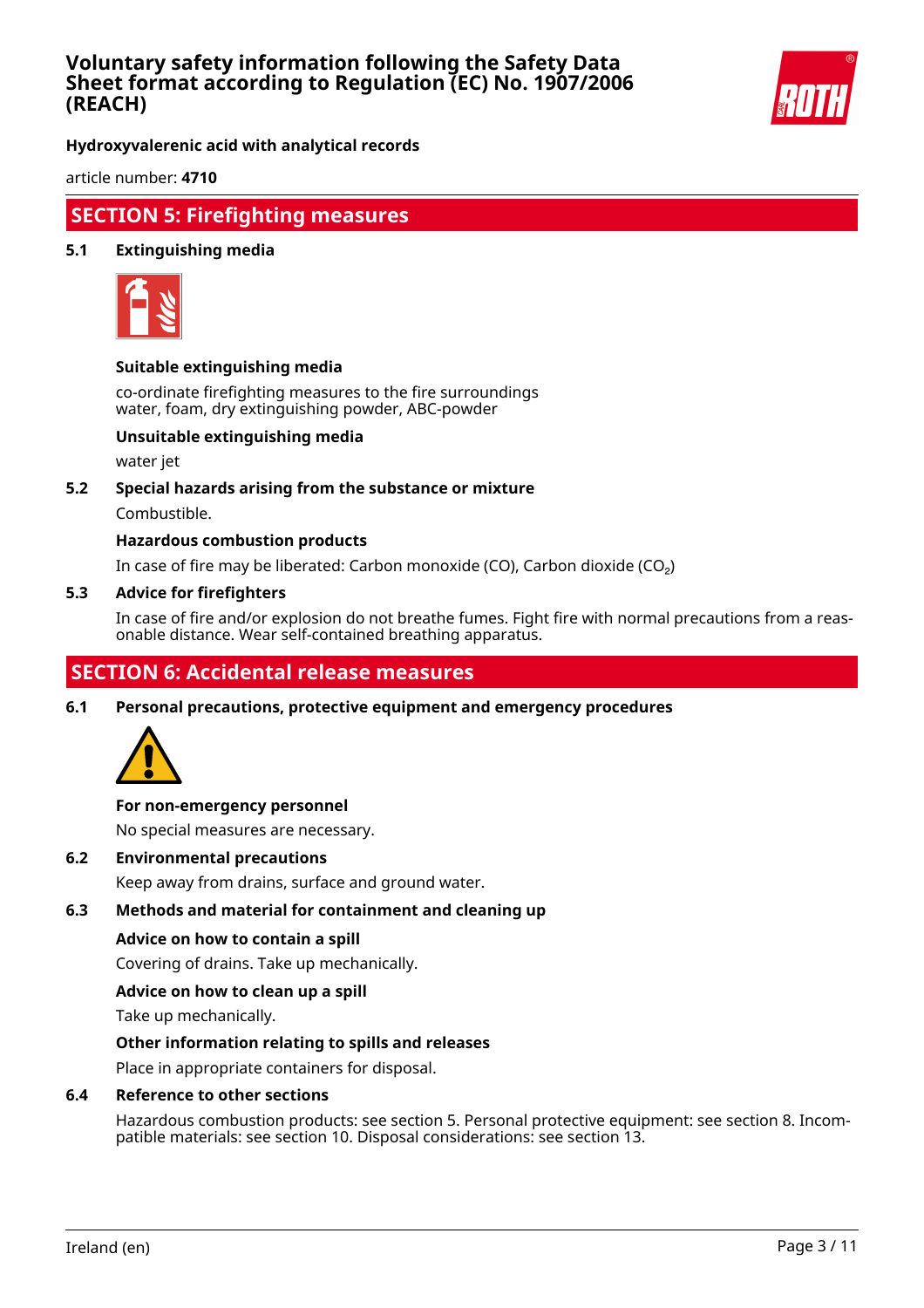

**Hydroxyvalerenic acid with analytical records**

article number: **4710**

## **SECTION 7: Handling and storage**

- **7.1 Precautions for safe handling** No special measures are necessary. **Advice on general occupational hygiene** Keep away from food, drink and animal feedingstuffs.
- **7.2 Conditions for safe storage, including any incompatibilities** Keep container tightly closed. **Incompatible substances or mixtures**

Observe hints for combined storage.

**7.3 Specific end use(s)** No information available.

## **SECTION 8: Exposure controls/personal protection**

### **8.1 Control parameters**

### **National limit values**

**Occupational exposure limit values (Workplace Exposure Limits)** Data are not available.

**8.2 Exposure controls**

### **Individual protection measures (personal protective equipment)**

### **Eye/face protection**



Use safety goggle with side protection.

**Skin protection**



### **• hand protection**

Wear suitable gloves. Chemical protection gloves are suitable, which are tested according to EN 374.

**• type of material**

NBR (Nitrile rubber)

### **• material thickness**

>0,11 mm

### **• breakthrough times of the glove material**

>480 minutes (permeation: level 6)

### **• other protection measures**

Take recovery periods for skin regeneration. Preventive skin protection (barrier creams/ointments) is recommended.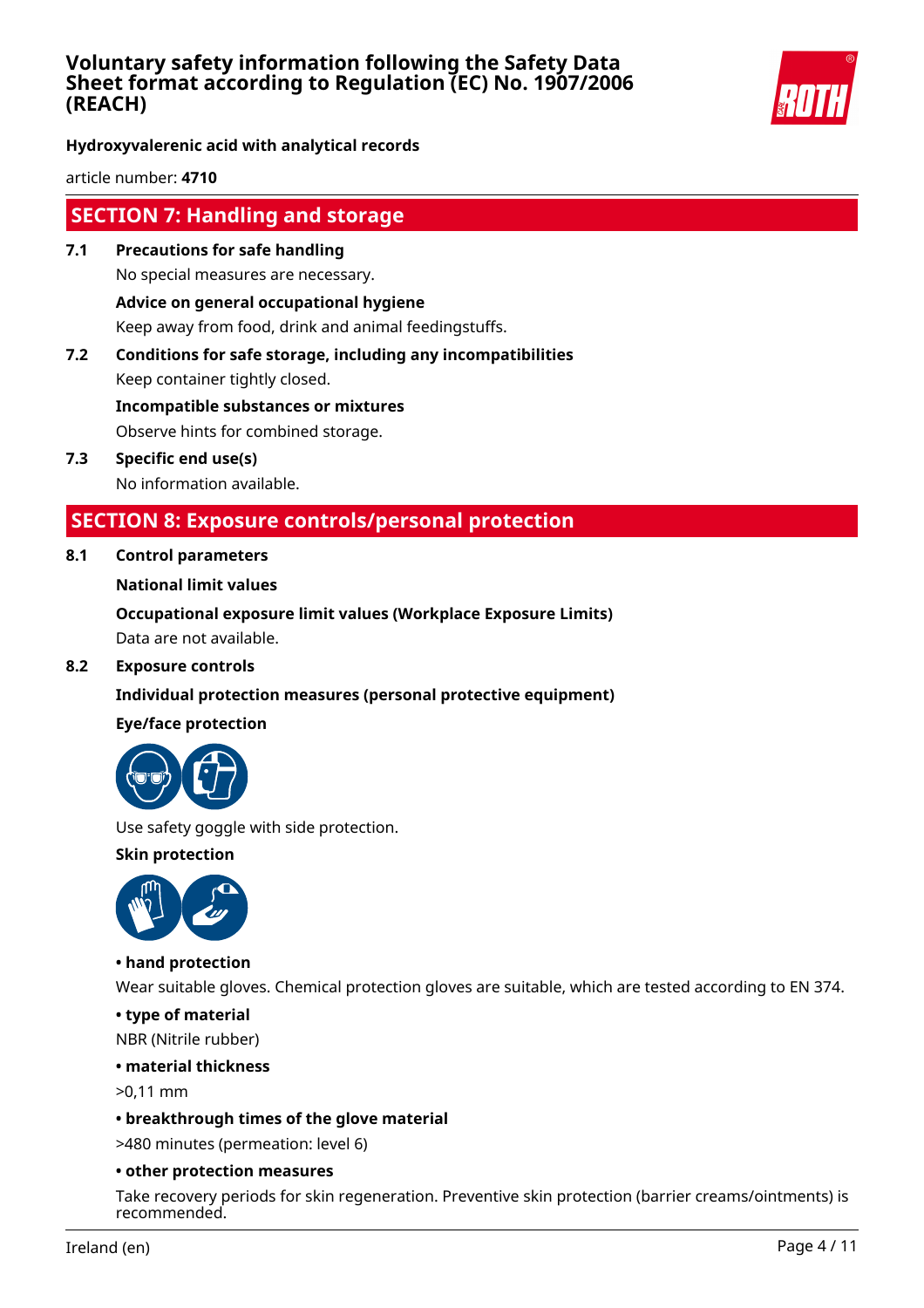

**Hydroxyvalerenic acid with analytical records**

article number: **4710**

### **Respiratory protection**



Respiratory protection necessary at: Dust formation. Particulate filter device (EN 143). P1 (filters at least 80 % of airborne particles, colour code: White).

#### **Environmental exposure controls**

Keep away from drains, surface and ground water.

## **SECTION 9: Physical and chemical properties**

#### **9.1 Information on basic physical and chemical properties**

| Physical state                                              | solid                                                        |
|-------------------------------------------------------------|--------------------------------------------------------------|
| Form                                                        |                                                              |
| Colour                                                      | whitish                                                      |
| Odour                                                       | odourless                                                    |
| Melting point/freezing point                                | 165 °C                                                       |
| Boiling point or initial boiling point and boiling<br>range | 380 - 460 °C                                                 |
| Flammability                                                | this material is combustible, but will not ignite<br>readily |
| Lower and upper explosion limit                             | not determined                                               |
| Flash point                                                 | not applicable                                               |
| Auto-ignition temperature                                   | not determined                                               |
| Decomposition temperature                                   | not relevant                                                 |
| pH (value)                                                  | not applicable                                               |
| Kinematic viscosity                                         | not relevant                                                 |
| Solubility(ies)                                             |                                                              |
| Water solubility                                            | not determined                                               |
| Partition coefficient                                       |                                                              |
| Partition coefficient n-octanol/water (log value):          | this information is not available                            |
|                                                             |                                                              |
| Vapour pressure                                             | not determined                                               |
| Density                                                     | 1,14 $9/cm^3$                                                |
| Particle characteristics                                    | No data available.                                           |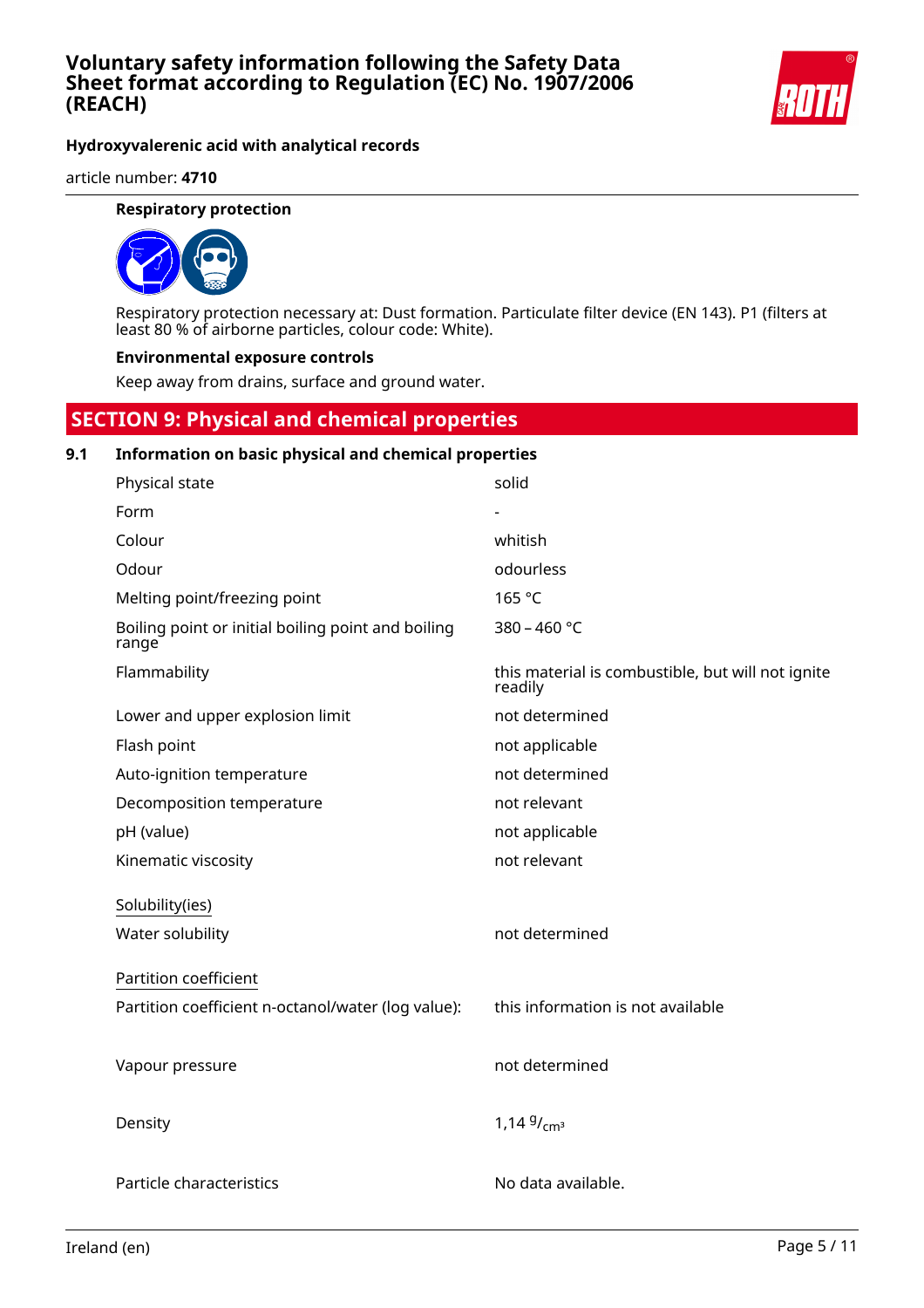

### **Hydroxyvalerenic acid with analytical records**

article number: **4710**

Other safety parameters

Oxidising properties none

### **9.2 Other information**

Information with regard to physical hazard classes:

hazard classes acc. to GHS (physical hazards): not relevant

Other safety characteristics: There is no additional information.

## **SECTION 10: Stability and reactivity**

### **10.1 Reactivity**

The product in the delivered form is not dust explosion capable; the enrichment of fine dust however leads to the danger of dust explosion.

### **10.2 Chemical stability**

The material is stable under normal ambient and anticipated storage and handling conditions of temperature and pressure.

### **10.3 Possibility of hazardous reactions**

**Violent reaction with:** strong oxidiser

### **10.4 Conditions to avoid**

There are no specific conditions known which have to be avoided.

**10.5 Incompatible materials**

There is no additional information.

**10.6 Hazardous decomposition products**

Hazardous combustion products: see section 5.

## **SECTION 11: Toxicological information**

### **11.1 Information on hazard classes as defined in Regulation (EC) No 1272/2008**

### **Classification according to GHS (1272/2008/EC, CLP)**

This substance does not meet the criteria for classification in accordance with Regulation No 1272/ 2008/EC.

### **Acute toxicity**

Shall not be classified as acutely toxic.

### **Skin corrosion/irritation**

Shall not be classified as corrosive/irritant to skin.

### **Serious eye damage/eye irritation**

Shall not be classified as seriously damaging to the eye or eye irritant.

### **Respiratory or skin sensitisation**

Shall not be classified as a respiratory or skin sensitiser.

### **Germ cell mutagenicity**

Shall not be classified as germ cell mutagenic.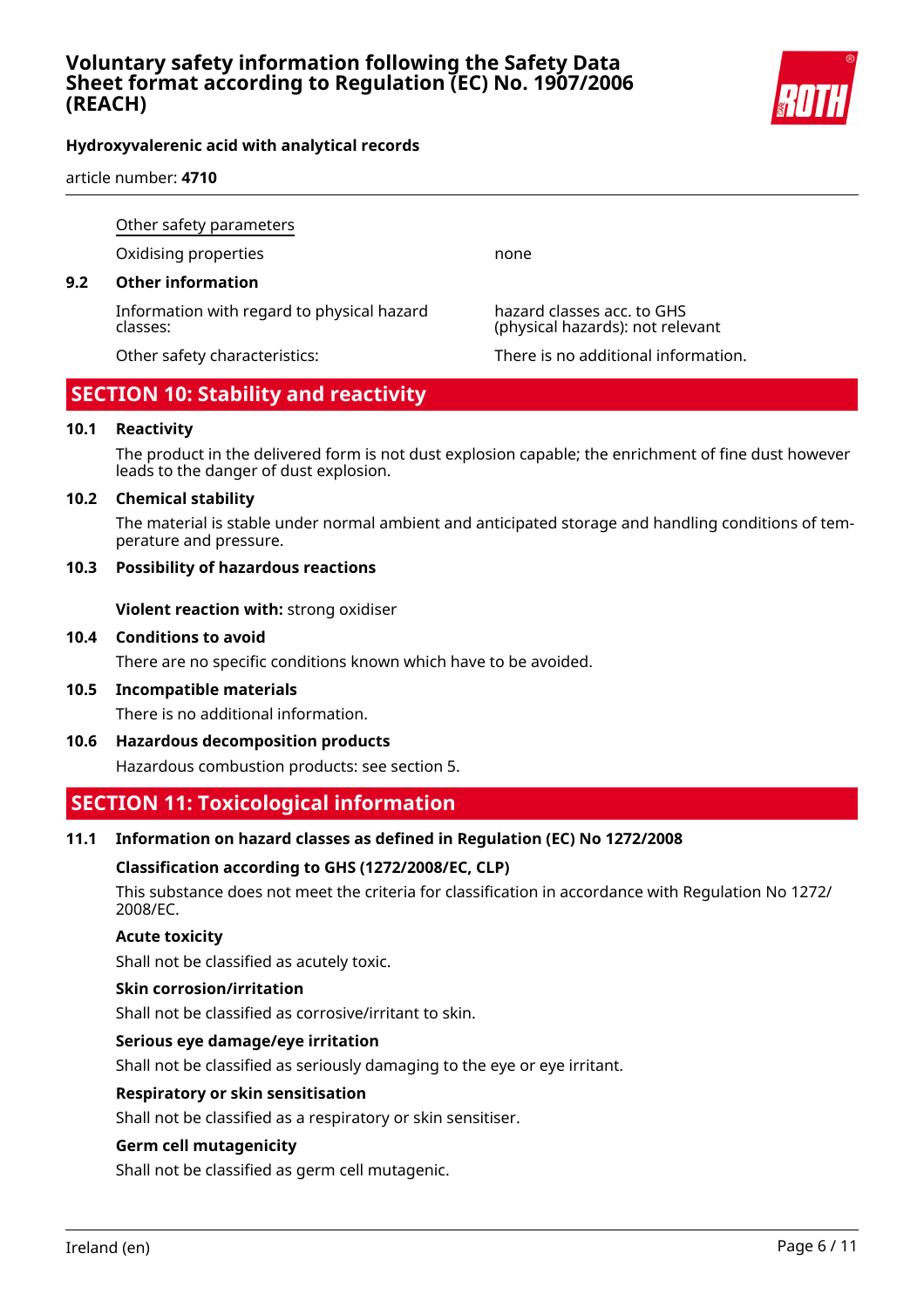

### **Hydroxyvalerenic acid with analytical records**

article number: **4710**

### **Carcinogenicity**

Shall not be classified as carcinogenic.

### **Reproductive toxicity**

Shall not be classified as a reproductive toxicant.

### **Specific target organ toxicity - single exposure**

Shall not be classified as a specific target organ toxicant (single exposure).

### **Specific target organ toxicity - repeated exposure**

Shall not be classified as a specific target organ toxicant (repeated exposure).

### **Aspiration hazard**

Shall not be classified as presenting an aspiration hazard.

### **Symptoms related to the physical, chemical and toxicological characteristics**

### **• If swallowed**

Data are not available.

### **• If in eyes**

Data are not available.

### **• If inhaled**

Data are not available.

### **• If on skin**

Data are not available.

### **• Other information**

none

### **11.2 Endocrine disrupting properties**

Not listed.

### **11.3 Information on other hazards**

There is no additional information.

## **SECTION 12: Ecological information**

### **12.1 Toxicity**

Shall not be classified as hazardous to the aquatic environment.

### **Biodegradation**

Data are not available.

### **12.2 Process of degradability**

Theoretical Oxygen Demand: 2,429  $mg/m<sub>0</sub>$ Theoretical Carbon Dioxide: 2,637 mg/<sub>mg</sub>

### **12.3 Bioaccumulative potential** Data are not available.

## **12.4 Mobility in soil**

Data are not available.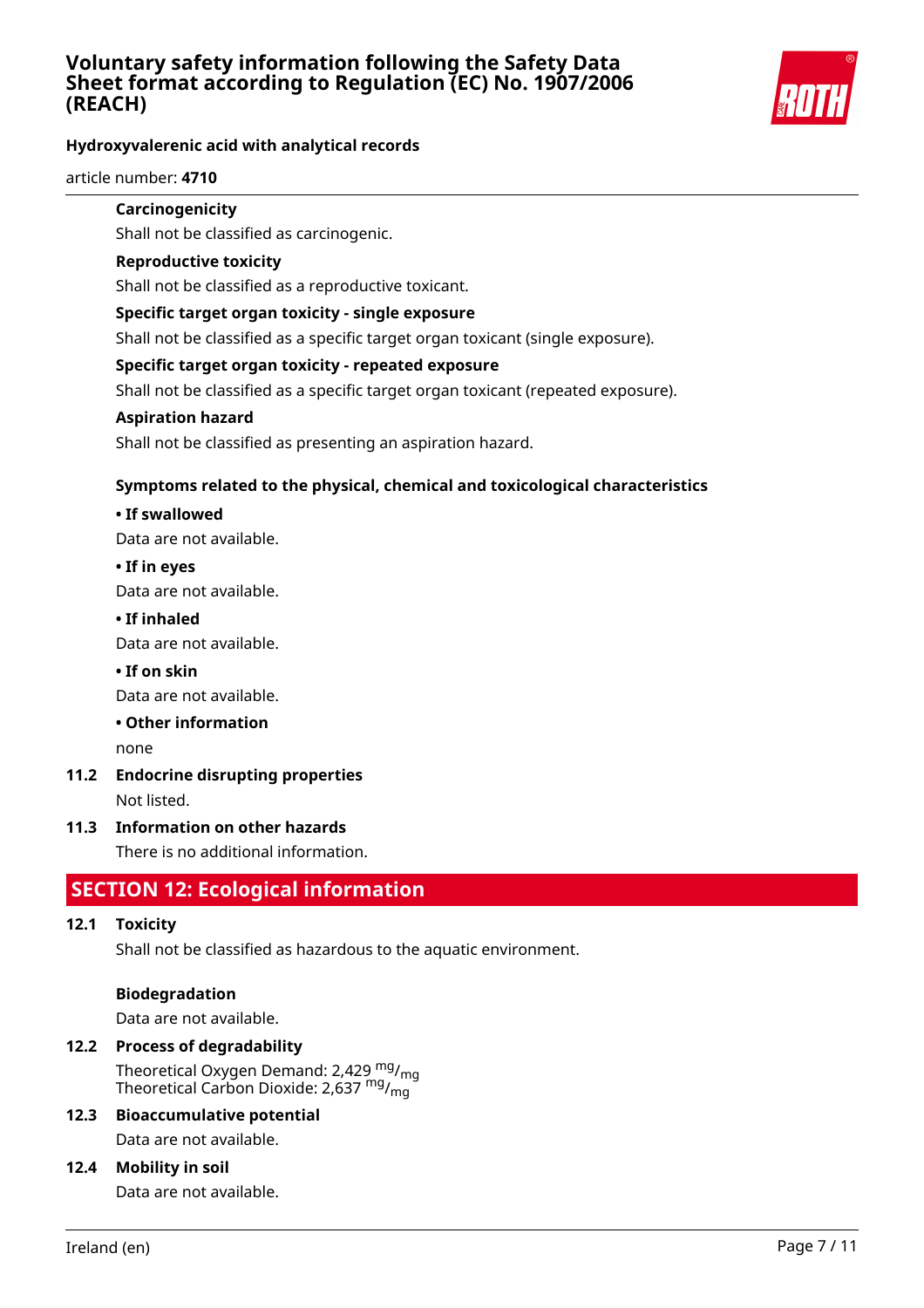

**Hydroxyvalerenic acid with analytical records**

article number: **4710**

- **12.5 Results of PBT and vPvB assessment** Data are not available.
- **12.6 Endocrine disrupting properties** Not listed.
- **12.7 Other adverse effects**

Data are not available.

## **SECTION 13: Disposal considerations**

### **13.1 Waste treatment methods**



Consult the appropriate local waste disposal expert about waste disposal.

#### **Sewage disposal-relevant information**

Do not empty into drains.

#### **13.2 Relevant provisions relating to waste**

The allocation of waste identity numbers/waste descriptions must be carried out according to the EEC, specific to the industry and process. Waste catalogue ordinance (Germany).

#### **13.3 Remarks**

Waste shall be separated into the categories that can be handled separately by the local or national waste management facilities. Please consider the relevant national or regional provisions.

## **SECTION 14: Transport information**

- 
- **14.2 UN proper shipping name** not assigned
- **14.3 Transport hazard class(es)** none
- **14.4 Packing group not assigned**
- 

**14.1 UN number or ID number 14.1 UN number** not subject to transport regulations

**14.5 Environmental hazards** non-environmentally hazardous acc. to the dangerous goods regulations

### **14.6 Special precautions for user**

There is no additional information.

**14.7 Maritime transport in bulk according to IMO instruments**

The cargo is not intended to be carried in bulk.

### **14.8 Information for each of the UN Model Regulations**

### **Transport of dangerous goods by road, rail and inland waterway (ADR/RID/ADN) - Additional information**

not assigned

### **International Maritime Dangerous Goods Code (IMDG) - Additional information** Not subject to IMDG.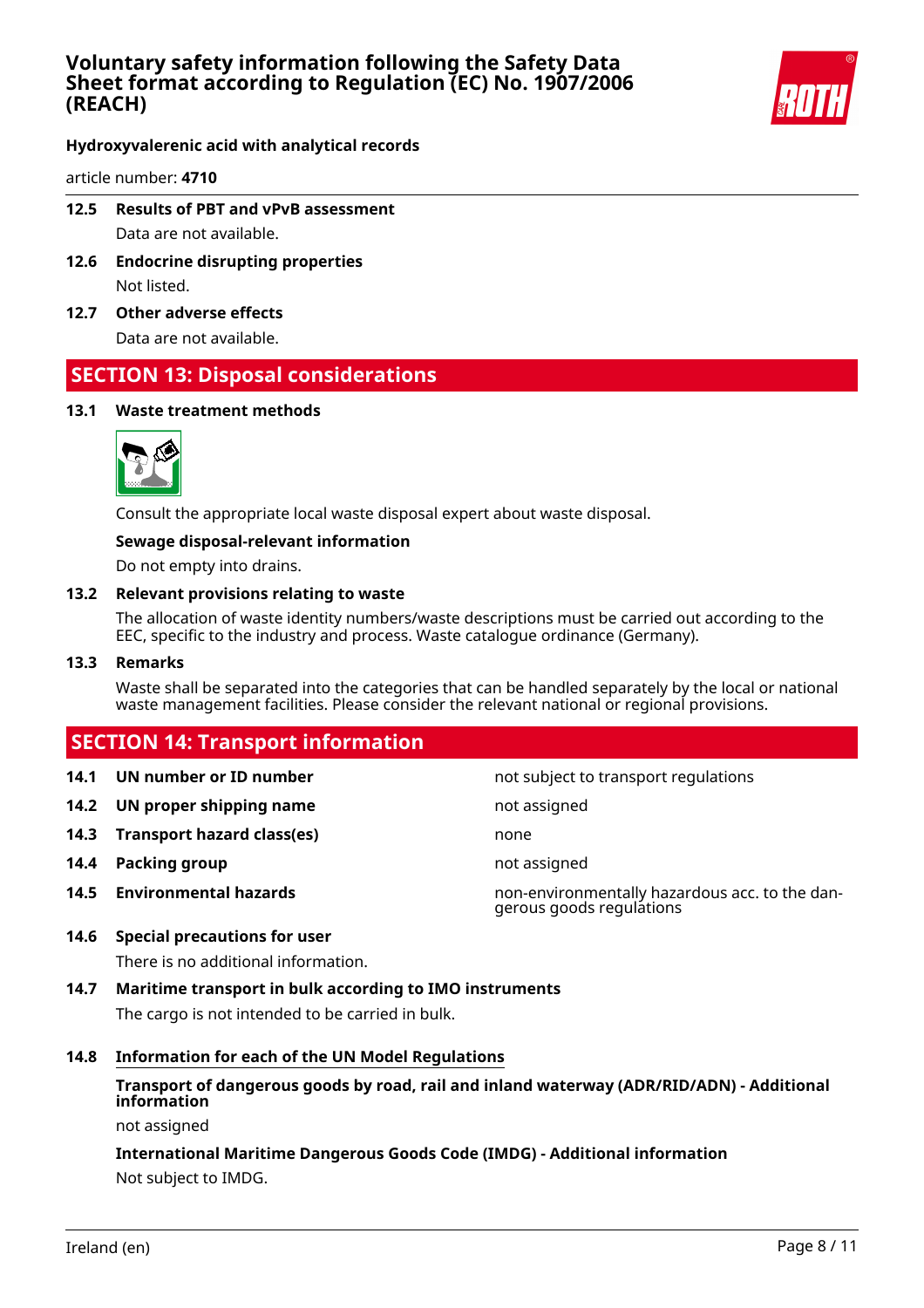

**Hydroxyvalerenic acid with analytical records**

article number: **4710**

### **International Civil Aviation Organization (ICAO-IATA/DGR) - Additional information** Not subject to ICAO-IATA.

## **SECTION 15: Regulatory information**

**15.1 Safety, health and environmental regulations/legislation specific for the substance or mixture**

**Relevant provisions of the European Union (EU)**

**Restrictions according to REACH, Annex XVII**

not listed

**List of substances subject to authorisation (REACH, Annex XIV)/SVHC - candidate list** Not listed.

### **Seveso Directive**

| 2012/18/EU (Seveso III) |                                       |                                                                                                 |              |
|-------------------------|---------------------------------------|-------------------------------------------------------------------------------------------------|--------------|
| <b>No</b>               | Dangerous substance/hazard categories | Qualifying quantity (tonnes) for the ap-<br>plication of lower and upper-tier re-<br>quirements | <b>Notes</b> |
|                         | not assigned                          |                                                                                                 |              |

### **Deco-Paint Directive (2004/42/EC)**

| <b>VOC content</b> | 0 % |
|--------------------|-----|
|                    |     |

### **Directive on industrial emissions (VOCs, 2010/75/EU)**

| <b>VOC content</b> | 0% |
|--------------------|----|
|--------------------|----|

#### **Directive 2011/65/EU on the restriction of the use of certain hazardous substances in electrical and electronic equipment (RoHS) - Annex II**

not listed

**Regulation 166/2006/EC concerning the establishment of a European Pollutant Release and Transfer Register (PRTR)**

not listed

**Water Framework Directive (WFD)**

not listed

**Regulation 98/2013/EU on the marketing and use of explosives precursors**

not listed

**Regulation 111/2005/EC laying down rules for the monitoring of trade between the Community and third countries in drug precursors**

not listed

**Regulation 1005/2009/EC on substances that deplete the ozone layer (ODS)**

not listed

### **Regulation 649/2012/EU concerning the export and import of hazardous chemicals (PIC)**

not listed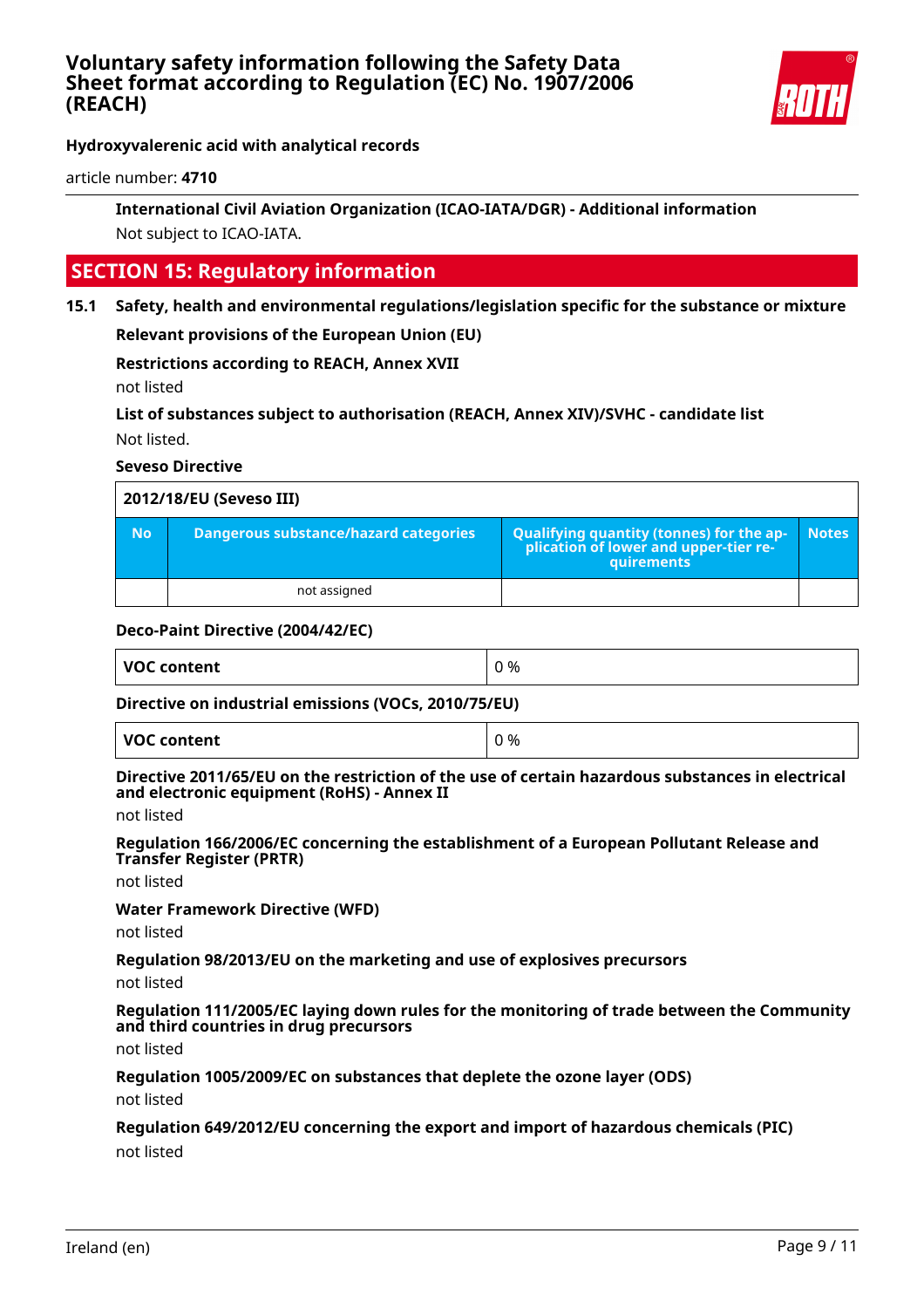

### **Hydroxyvalerenic acid with analytical records**

article number: **4710**

#### **National inventories**

| <b>Country</b> | <b>Inventory</b> | <b>Status</b>       |
|----------------|------------------|---------------------|
| TW             | TCSI             | substance is listed |
| Legend         |                  |                     |

TCSI Taiwan Chemical Substance Inventory

### **15.2 Chemical Safety Assessment**

No Chemical Safety Assessment has been carried out for this substance.

## **SECTION 16: Other information**

#### **Abbreviations and acronyms**

| Abbr.           | <b>Descriptions of used abbreviations</b>                                                                                                                                                                                       |
|-----------------|---------------------------------------------------------------------------------------------------------------------------------------------------------------------------------------------------------------------------------|
| <b>ADN</b>      | Accord européen relatif au transport international des marchandises dangereuses par voies de naviga-<br>tion intérieures (European Agreement concerning the International Carriage of Dangerous Goods by In-<br>land Waterways) |
| <b>ADR</b>      | Accord européen relatif au transport international des marchandises dangereuses par route (European<br>Agreement concerning the International Carriage of Dangerous Goods by Road)                                              |
| CAS             | Chemical Abstracts Service (service that maintains the most comprehensive list of chemical substances)                                                                                                                          |
| <b>CLP</b>      | Regulation (EC) No 1272/2008 on classification, labelling and packaging of substances and mixtures                                                                                                                              |
| <b>DGR</b>      | Dangerous Goods Regulations (see IATA/DGR)                                                                                                                                                                                      |
| EC No           | The EC Inventory (EINECS, ELINCS and the NLP-list) is the source for the seven-digit EC number, an identi-<br>fier of substances commercially available within the EU (European Union)                                          |
| <b>EINECS</b>   | European Inventory of Existing Commercial Chemical Substances                                                                                                                                                                   |
| <b>ELINCS</b>   | European List of Notified Chemical Substances                                                                                                                                                                                   |
| <b>GHS</b>      | "Globally Harmonized System of Classification and Labelling of Chemicals" developed by the United Na-<br>tions                                                                                                                  |
| <b>IATA</b>     | <b>International Air Transport Association</b>                                                                                                                                                                                  |
| <b>IATA/DGR</b> | Dangerous Goods Regulations (DGR) for the air transport (IATA)                                                                                                                                                                  |
| <b>ICAO</b>     | <b>International Civil Aviation Organization</b>                                                                                                                                                                                |
| <b>IMDG</b>     | International Maritime Dangerous Goods Code                                                                                                                                                                                     |
| <b>NLP</b>      | No-Longer Polymer                                                                                                                                                                                                               |
| PBT             | Persistent, Bioaccumulative and Toxic                                                                                                                                                                                           |
| REACH           | Registration, Evaluation, Authorisation and Restriction of Chemicals                                                                                                                                                            |
| <b>RID</b>      | Règlement concernant le transport International ferroviaire des marchandises Dangereuses (Regula-<br>tions concerning the International carriage of Dangerous goods by Rail)                                                    |
| <b>SVHC</b>     | Substance of Very High Concern                                                                                                                                                                                                  |
| <b>VOC</b>      | Volatile Organic Compounds                                                                                                                                                                                                      |
| vPvB            | Very Persistent and very Bioaccumulative                                                                                                                                                                                        |

### **Key literature references and sources for data**

Regulation (EC) No 1272/2008 on classification, labelling and packaging of substances and mixtures. Regulation (EC) No. 1907/2006 (REACH), amended by 2020/878/EU.